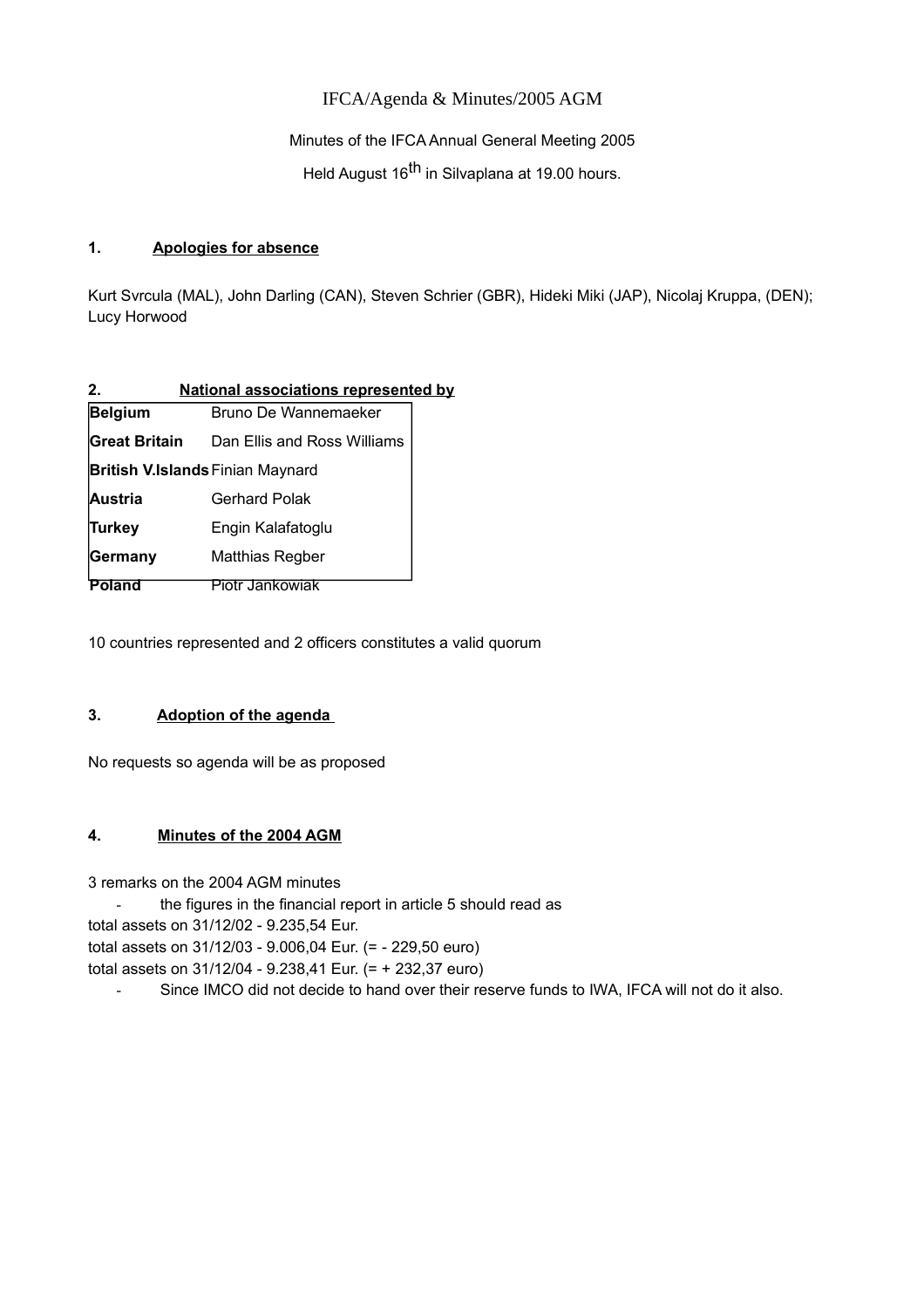## **5. Reports 2004/005**

## **- President's report IFCA**

## **Freestyle**

The European Freestyle Pro Tour was recognized as our IFCA Freestyle Europeans. It was a very successful tour with so far 7 from the 11 events organized

The Freewave Worlds will start tomorrow here in Silvaplana and has all the starts on the entry

# **Slalom**

The Slalom discipline is booming and we have great confidence in the future of slalom.

The Europeans where very good organized in one of the best slalom areas of the World Alacati in Turkey. Allthough the participation of Non-Turkish competitors was low the level of the 13 slalom sailed was very high with Finian Maynard winning the event and Ben Vandersteen being European Champion. Allison Shreeve who won the ladies event.

The Slalom Worlds where organized in Fuerteventura and counted as a tour stop for PWA.

All the top racers where present and 6 exiting slaloms where organized. Micah Buzianis took the title before Bjorn Dunckerbeck and Karin Jaggi was the fastest lady.

# **Speed**

So Far 2 from the 3 tour stops are sailed with tremendous success both in the amateur as pro-fleet. The last stop will be in Namibia.

# **Wave**

No events in 2005

# **- Financial Report IFCA / IWA**

Bruno De Wannemaeker commented on the IFCA/IWA Income & Expenditure by Class for the periods January through December 2004.

Since all expenses and Income for the class are handled through IWA, the IFCA reserve money is almost not touched

# IFCA budget 2005

To guarantee a smooth organization in Fuerteventura IFCA bought 2 wind meters and a set of racing flags out of the expenses budget for the travel of jury and race management. The possibility to buy 2 marine radios will be further examined

On request of the IWA, and approved by the IFCA AGM, 2 non-budgeted costs in 2005 are accepted

- 600-1000 euro for restyling the website and the IFCA logo
- travel expenses for the representation of IFCA (BDW) in Singapore during the November meeting ISAF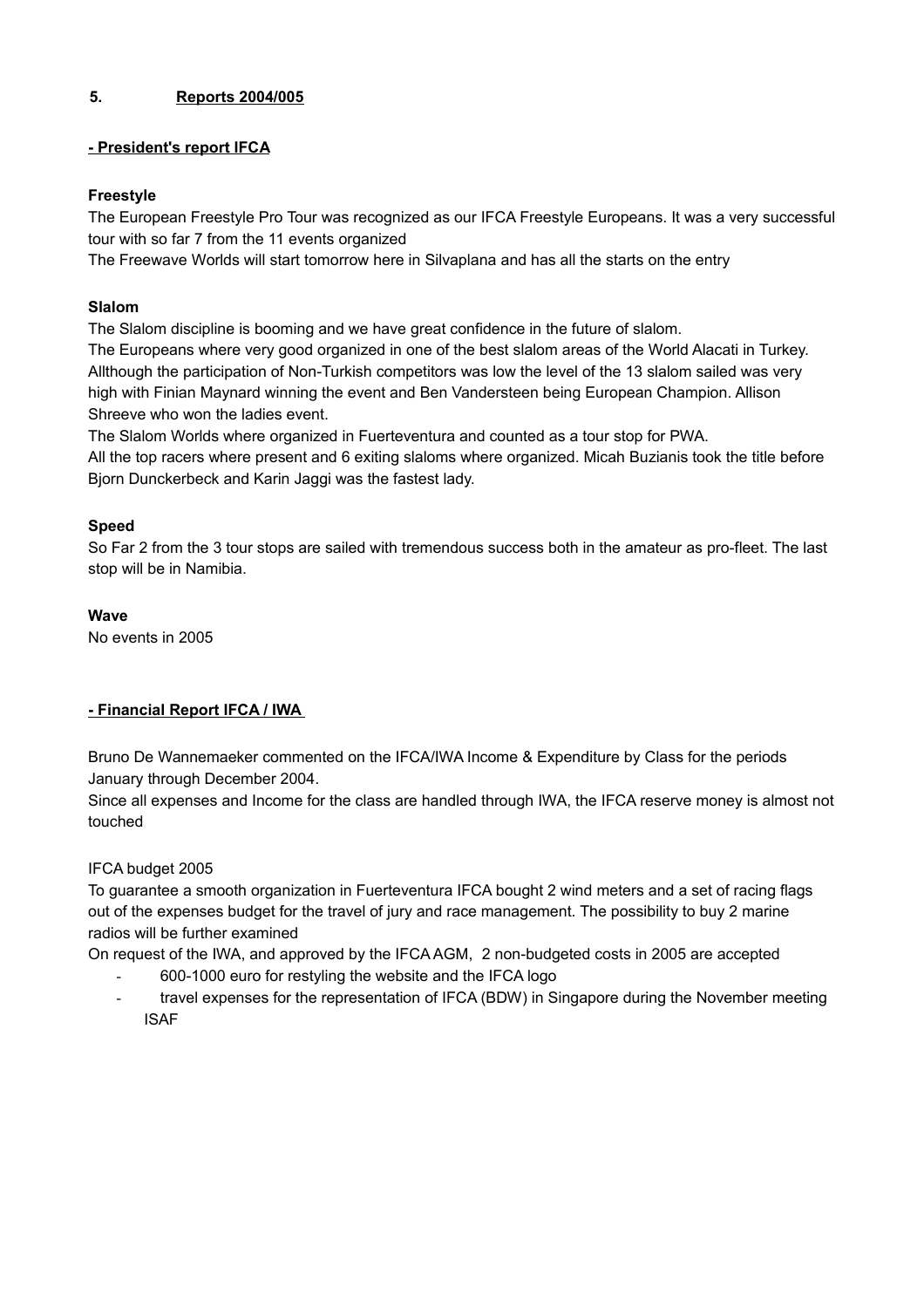### **6. Rules and Regulations**

The following IFCA submissions where discussed and approved

- 1 IFCA Class Rules event advertising
- 2 Appendix B Windsurfing Competition Rules avoid dangerous sailing and clarification
- 3 Appendix B Windsurfing Competition Rules Seeding rule
- 4 Appendix B Windsurfing Competition Rules Slalom starting signals
- 5 Appendix B Windsurfing Competition Rules Slalom at the Olympic games

#### **7. 2006 and onwards event schedule.**

#### 2006

Freestyle

Europeans with EFPT Worlds in Alacati - Turkey

#### Wave

Europeans with new Dutch Organiser Worlds: (tbc) a possibility could be to work with PWA and upgrade on of their tourstops to IFCA worlds?

#### Slalom

Europeans with Eurocup Circuit? Financial deal to be finalised !! Worlds in Silvaplana - Suisse or in Alalcati? To be finalised by executive

### Speed

World Tour with ISA

### 2007

## Freestyle

Europeans with EFPT Worlds in Neusiedlersee - Austria

#### Slalom

Europeans with Eurocup Circuit? Financial deal to be finalised !! Worlds in Alacati - Turkey, Silvaplana, France?

## Wave

Europeans with new Dutch Organiser Worlds in Guincho - Portugal

#### Speed

World Tour with ISA

- The AGM remarked that Silvaplana was perhaps not a good choice for a Slalom Worlds 2006 since a wider wind range that 11-20 knots would be more appreciated. Further to be investigated by Exectutive. Alacati is also candidate for 2006